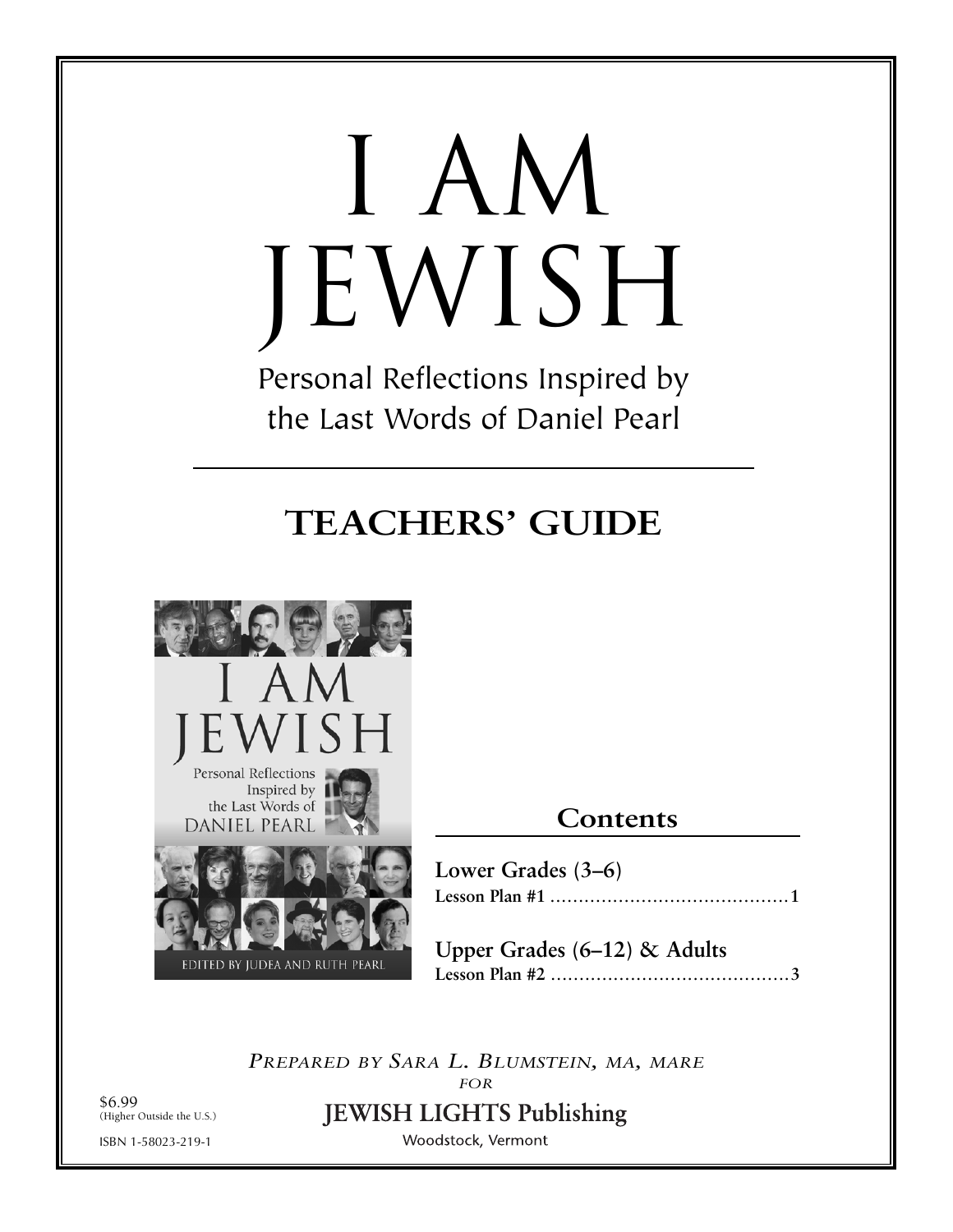# *I Am Jewish: Personal Reflections Inspired by the Last Words of Daniel Pearl Teacher's Guide*

© 2004 by Jewish Lights Publishing

Sara L. Blumstein is director of educational administration at Central Synagogue in Manhattan. She holds a master's degree in religious education from Hebrew Union College–Jewish Institute of Religion (HUC–JIR) in New York and a master's degree in secondary social studies education from Teachers College, Columbia University. She is a member of the National Association of Temple Educators and serves on the board of the HUC–JIR School of Education Alumni Association.

All rights reserved. No part of this book may be reproduced or reprinted in any form or by any means, electronic or mechanical, including photocopying, recording, or by any information storage and retrieval system, without permission in writing from the publisher.

For information regarding permission to reprint material from this book, please write or fax your request to Jewish Lights Publishing, Permissions Department, at the address / fax number listed below, or e-mail your request to permissions@jewishlights.com.

ISBN 1-58023-219-1

10 9 8 7 6 5 4 3 2 1

Manufactured in the United States of America

Published by Jewish Lights Publishing A Division of LongHill Partners, Inc. Sunset Farm Offices, Route 4, P.O. Box 237 Woodstock, VT 05091 Tel: (802) 457-4000 Fax: (802) 457-4004 www.jewishlights.com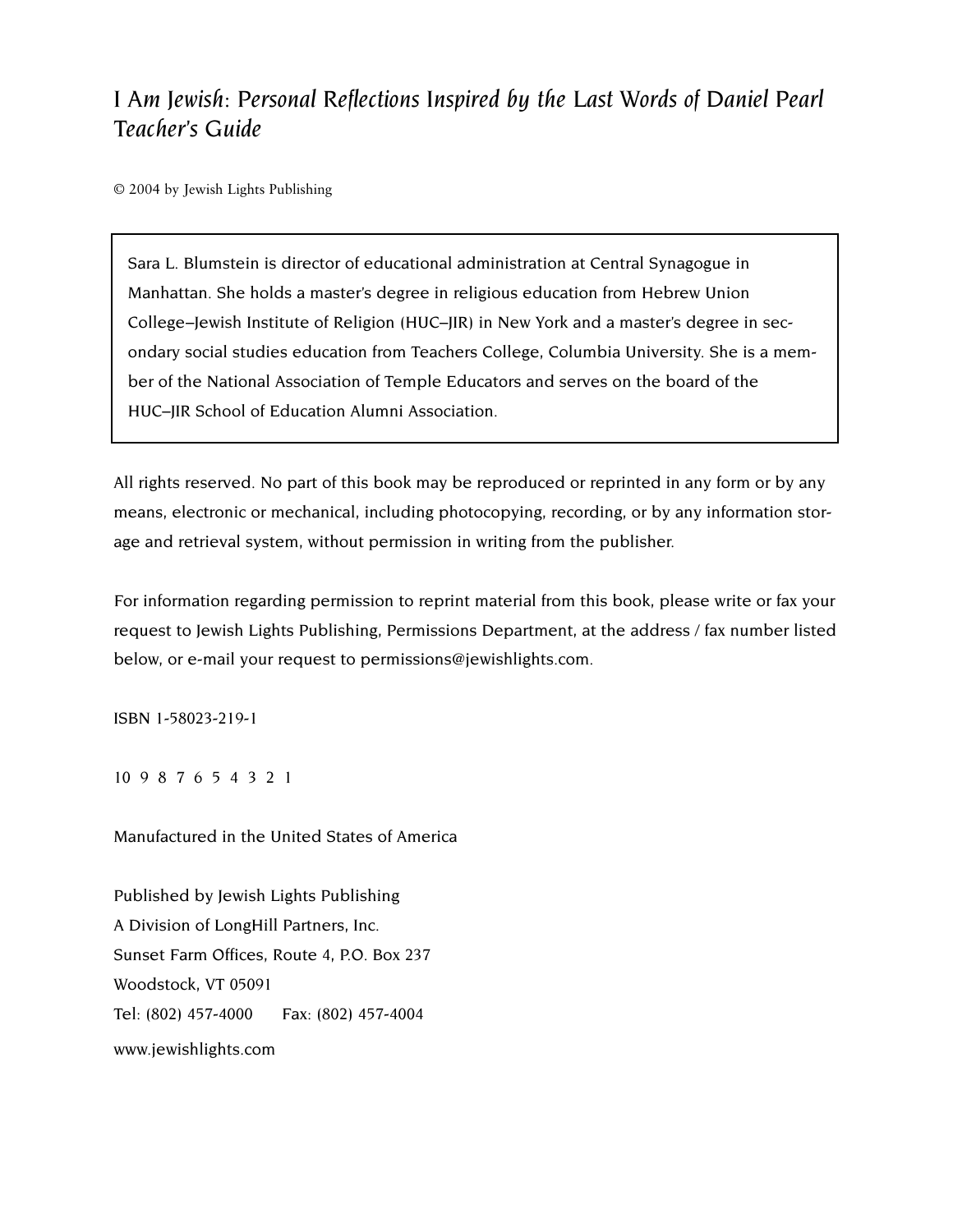# LOWER GRADES (3–6) LESSON PLAN #1

## **ENDURING UNDERSTANDING**

Each person has a personal, special definition of and relationship to Judaism.

#### **FOCUS QUESTIONS**

- What does it mean to be Jewish?
- What does Judaism mean to me?
- When and how do I express my Judaism?

## **ACTIVITY PLAN**

#### **Opening Activity: Web Graphic Organizer**

On a chalkboard, write, "I am Jewish" in the center of a circle. (See diagram.) Ask students, "What does being Jewish mean to you?" Write all the students' responses as spokes of the circle on the board. Encourage students to brainstorm ideas by reminding them that there is no wrong answer to the question.

#### **Discussion**

Ask students the following questions:

- Are you proud to be Jewish? Why or why not?
- How do you demonstrate pride in your Judaism?
- Are there times when you are ashamed, embarrassed, or scared to say that you are Jewish? Explain.
- Does your definition of what it means to be Jewish change because of who you are with or where you are? Why? How? (Do you give one definition to your friends at school and another to your grandparents?)

The above questions may be answered by students orally or in written form.

#### **Connection to the Text**

Read aloud one or two excerpts from each of the five sections of *I Am Jewish*: Identity, Heritage, Faith, Humanity, and Justice.

Choose excerpts that are relevant to students based on their ages, interests, knowledge of authors, or other factors. After reading the passages from each section, ask how being Jewish relates

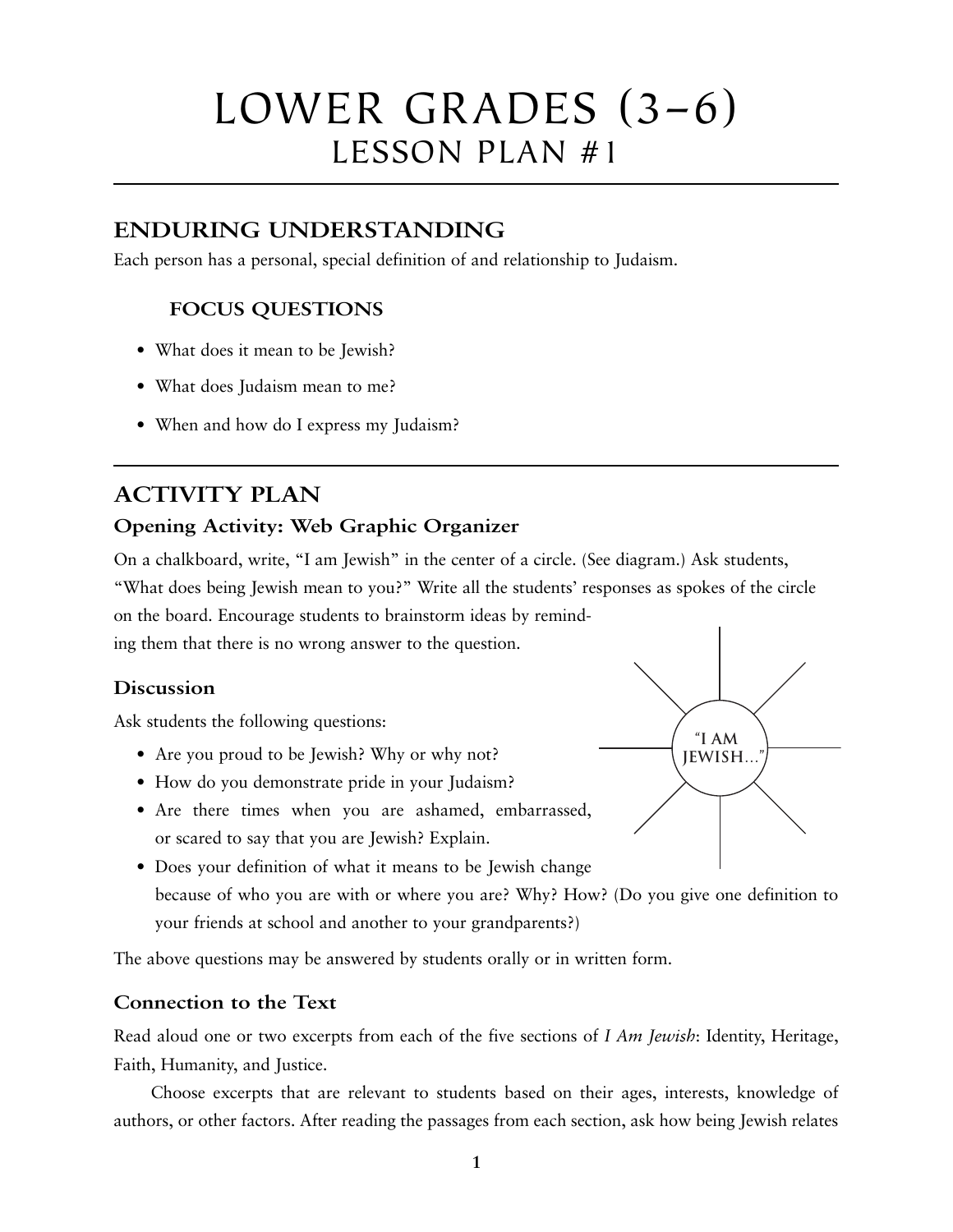to the section of the book from which they read. (For example: Being Jewish shapes one's heritage because it provides a link between generations.)

*[The following may be done in a second session.]*

#### **Project: Advertise Judaism**

In small groups or individually, students should create an advertisement for being Jewish. Each advertisement should include a reference to at least one of the five sections of *I Am Jewish* and should explain how one can express his or her Judaism. Advertisements may take the form of posters, television or radio commercials, or speeches. (The amount of time given to students to develop their advertisements will vary based on the levels and interests of students and the time constraints of the class.)

#### **Presentations**

Each individual or group should present their advertisement to the class. Allow time for questions and/or further discussion at the end of the presentations (either after each or at the end of all presentations).

#### **Conclusion: Who Was Daniel Pearl?**

Explain the story of the last moments of Daniel Pearl's life to students. (Reveal only details that are appropriate to the ages of students.) Read the first paragraph on page xvii of the Preface. Ask students to explain Daniel Pearl's advertisement for being Jewish.

- How does it compare/contrast to your advertisements?
- What would you have done if you were put into a situation similar to Daniel Pearl's?

#### **Follow-up**

Students should interview their parents, grandparents, relatives, and friends and ask them what being Jewish means to them. Students should record the answers from their interviews and determine into which section of the book the response from each person they interviewed would fall. (As in the book *I Am Jewish*, responses may contain more than one theme. Students should assess the responses for one major theme, as the editors did when categorizing the contributions for the book.)

*[The following may be done in a third session.]*

Students should share and discuss the results of the interviews with their class. Into which category did most people fall?

Create a class version of *I Am Jewish* based on the interviews that students conducted. Distribute it to students, their families, and/or other classes.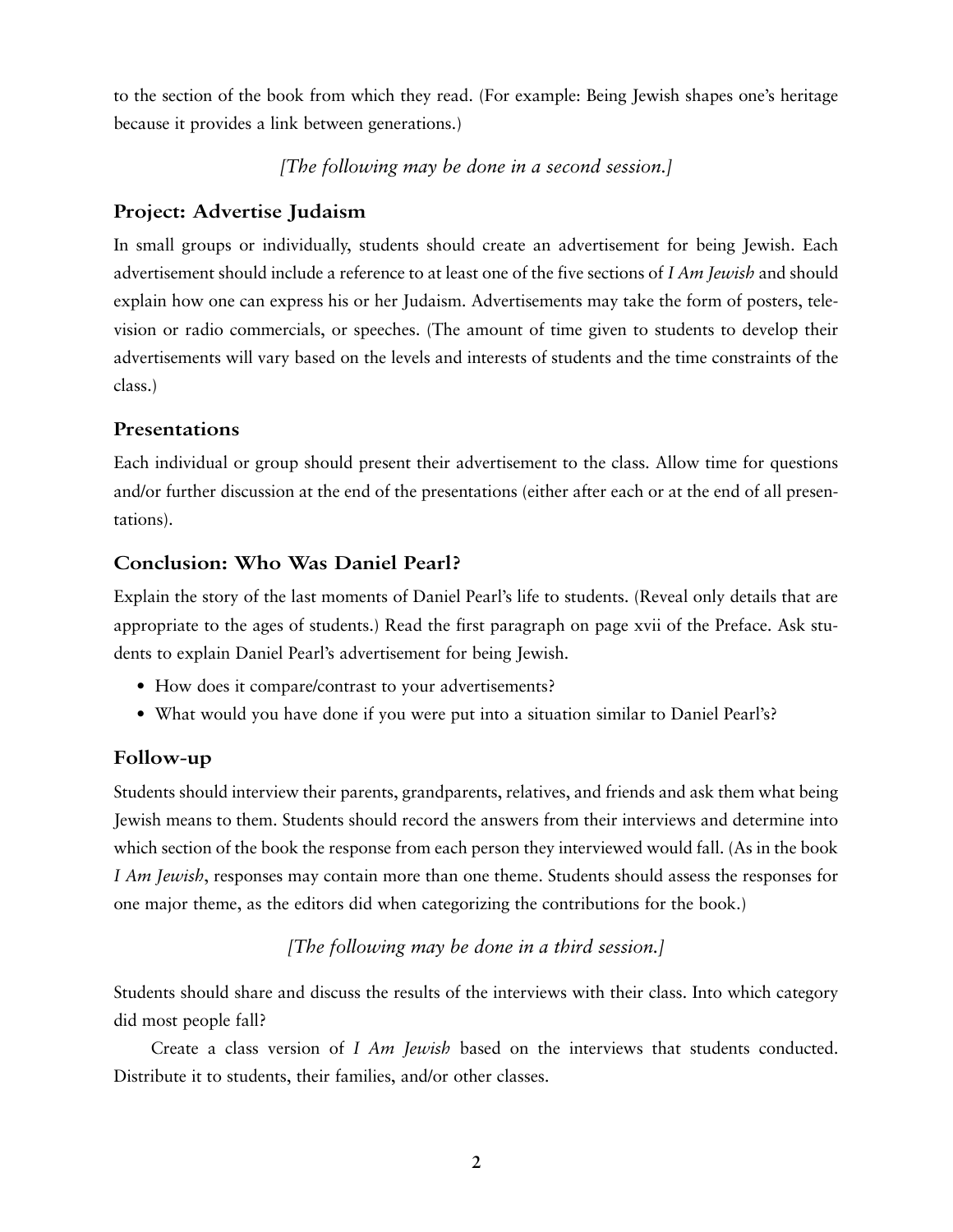# UPPER GRADES (6–12) & ADULTS LESSON PLAN #2

# **ENDURING UNDERSTANDING**

Each person has a personal, special definition of and relationship to Judaism.

## **FOCUS QUESTIONS**

- What does it mean to be Jewish?
- What does Judaism mean to me?
- When and how do I express my Judaism?

# **ACTIVITY PLAN Opening Activity: "I Am Jewish ..."**

Ask students to complete the attached activity sheet.

#### **Share**

Ask for volunteers to share their responses to the opening activity. (You may choose to write the main ideas from students' responses on the board.)

### **Connection to the Text**

Divide the class into five groups. Assign each group one of the following focus areas:

**Identity Heritage Covenant, Chosenness, and Faith Humanity and Ethnicity** *Tikkun Olam* **(Repairing the World) and Justice**

In these groups, students should read excerpts from the corresponding section of *I Am Jewish.* (Choose excerpts that are relevant to students based on their ages, interests, knowledge of authors, or other factors. For classes with more time and/or older students, groups can use the entire section of the book as their text.) After reading the text, students should discuss how being Jewish relates to the section of the book from which they read. (For example: Being Jewish shapes one's heritage because it provides a link between generations.)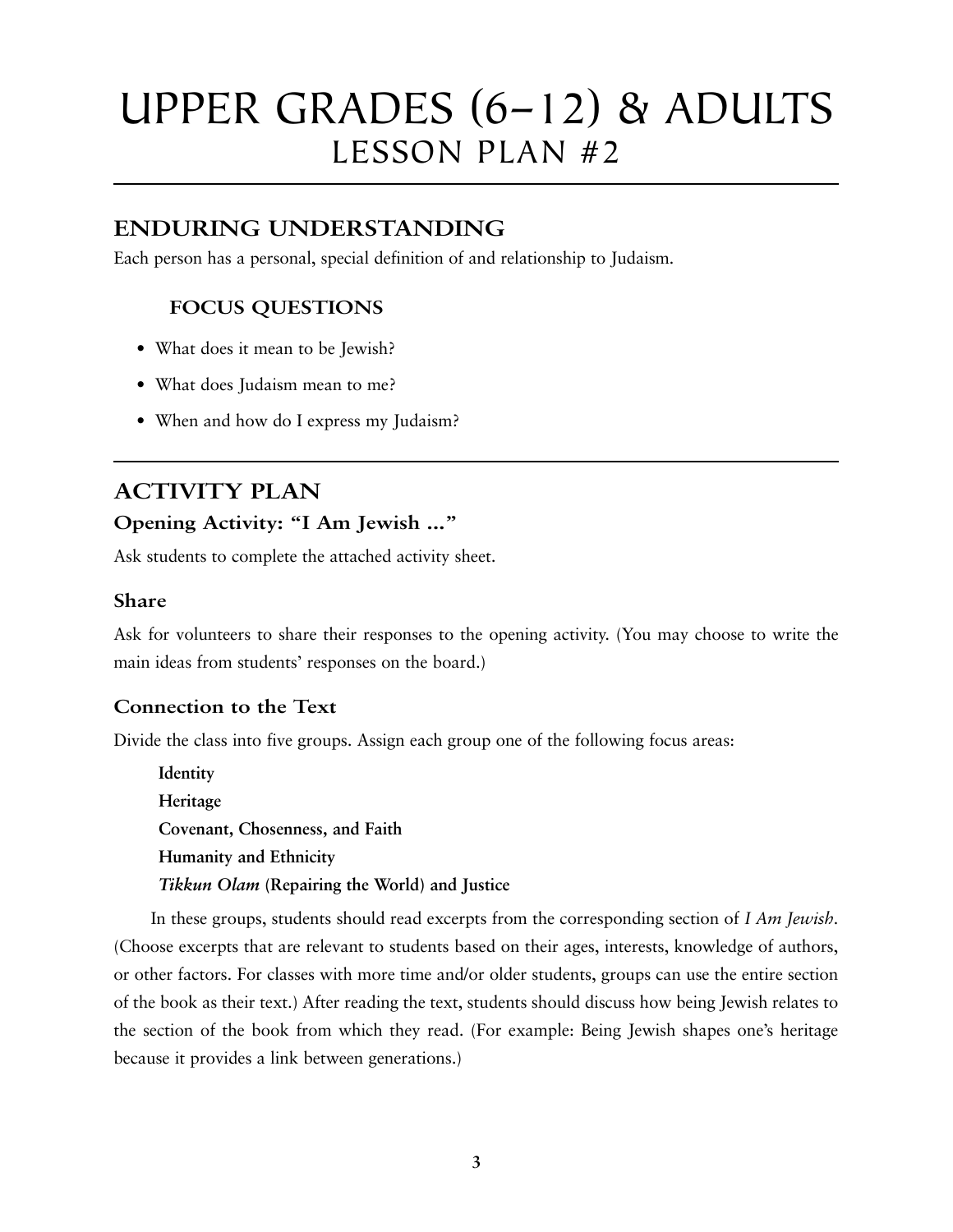#### *[The following may be done in a second session.]*

Once students have finished discussing the text they should, individually or in groups, prepare brief presentations of their findings for the class. Presentations may take the form of skits, posters, essays, or discussions. (The length and intensity of presentations may vary based upon the amount of time allotted.)

#### **Presentations**

Each group should present its findings to the class. Allow time for questions and/or further discussion at the end of the presentations (either after each or at the end of all presentations).

#### **Conclusion**

Discuss the following questions with the class:

- When you define your Judaism, do you do so from the perspective of your identity, heritage, faith, ethnicity, or morality? Explain.
- Does your definition of what it means to be Jewish change as a result of who you are with or where you are? Why? How? (Do you give one definition to your friends and another to your family?)
- Are you proud to be Jewish? How do you express this pride or lack of it?

Read the first four paragraphs in the section from the Preface titled "I Am Jewish" on pages xx and xxi of the book. Ask students: What do you think Daniel Pearl meant by his last words? What would you have said if you were in his position?

*[The following may be done in a third session.]*

#### **Follow-up**

Ask each student to write an essay that he or she would add to *I Am Jewish*. Each student should extract a quote from his or her essay to use as its heading and determine into which section of the book his or her essay would fall. (As in the book *I Am Jewish*, essays may contain more than one theme. Each student should assess their contribution for one major theme, as the editors did when categorizing the contributions for the book.) Completed essays can be used to create a class version of *I Am Jewish* that is distributed to students, their families, and/or other classes.

If the lesson is conducted in the beginning of the school year, or in a class with which you will work with older students, collect the essays and return them to students at a later date. Upon returning the essays, ask if each student would write the same essay in light of what he or she has learned or how his or her life has changed since the original essay was written.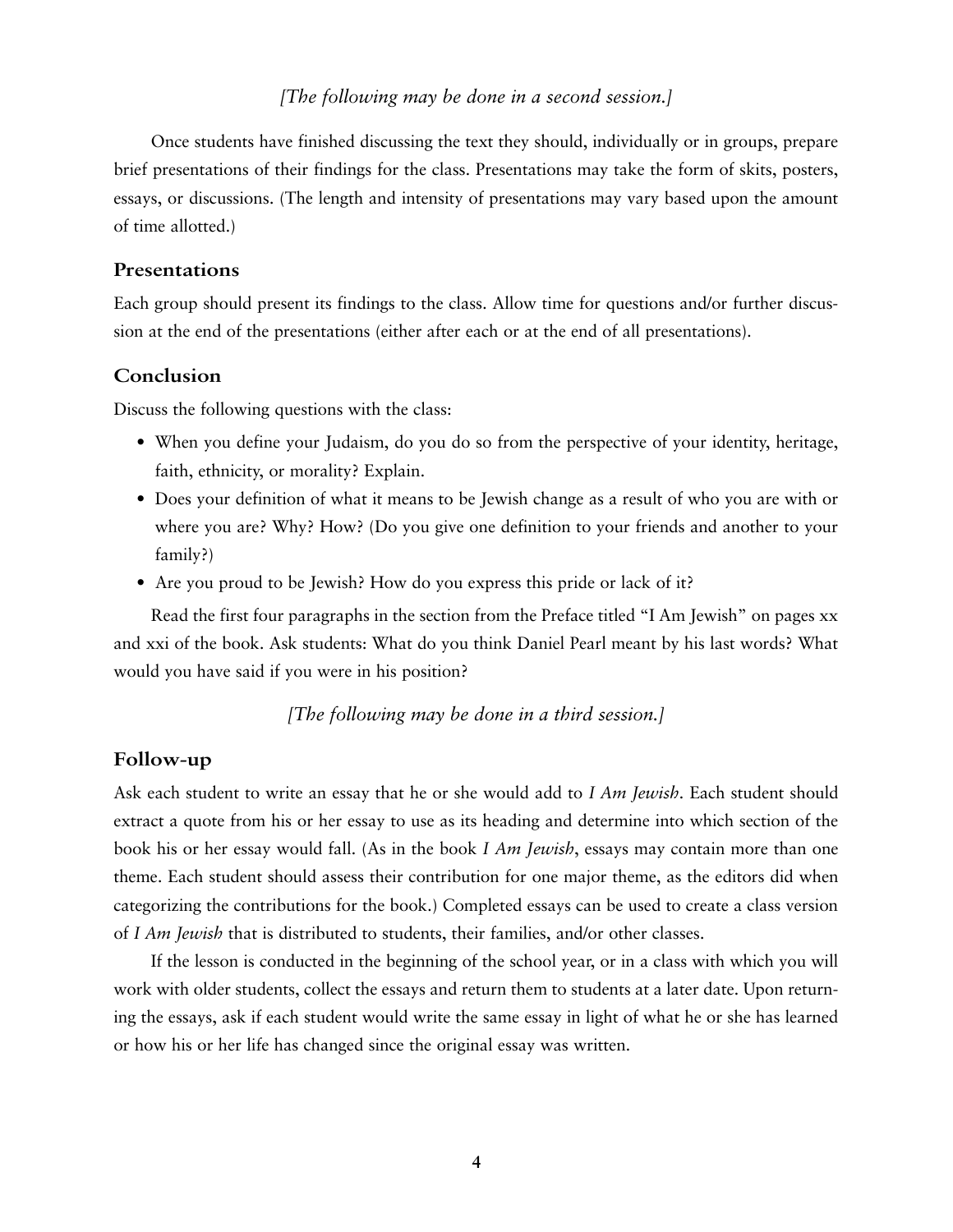# ACTIVITY SHEET

# **"I AM JEWISH..."**

#### **Part 1: Complete the following sentences using words and/or illustrations:**

1. When I say "I am Jewish" I mean ...

2. I am Jewish because ...

3. I am Jewish and therefore I ...

4. As a Jewish person, I ...

#### **Part 2: Answer the following questions:**

1. Are you proud to be Jewish? Why or why not?

2. Does your relationship to Judaism change in different situations? Explain.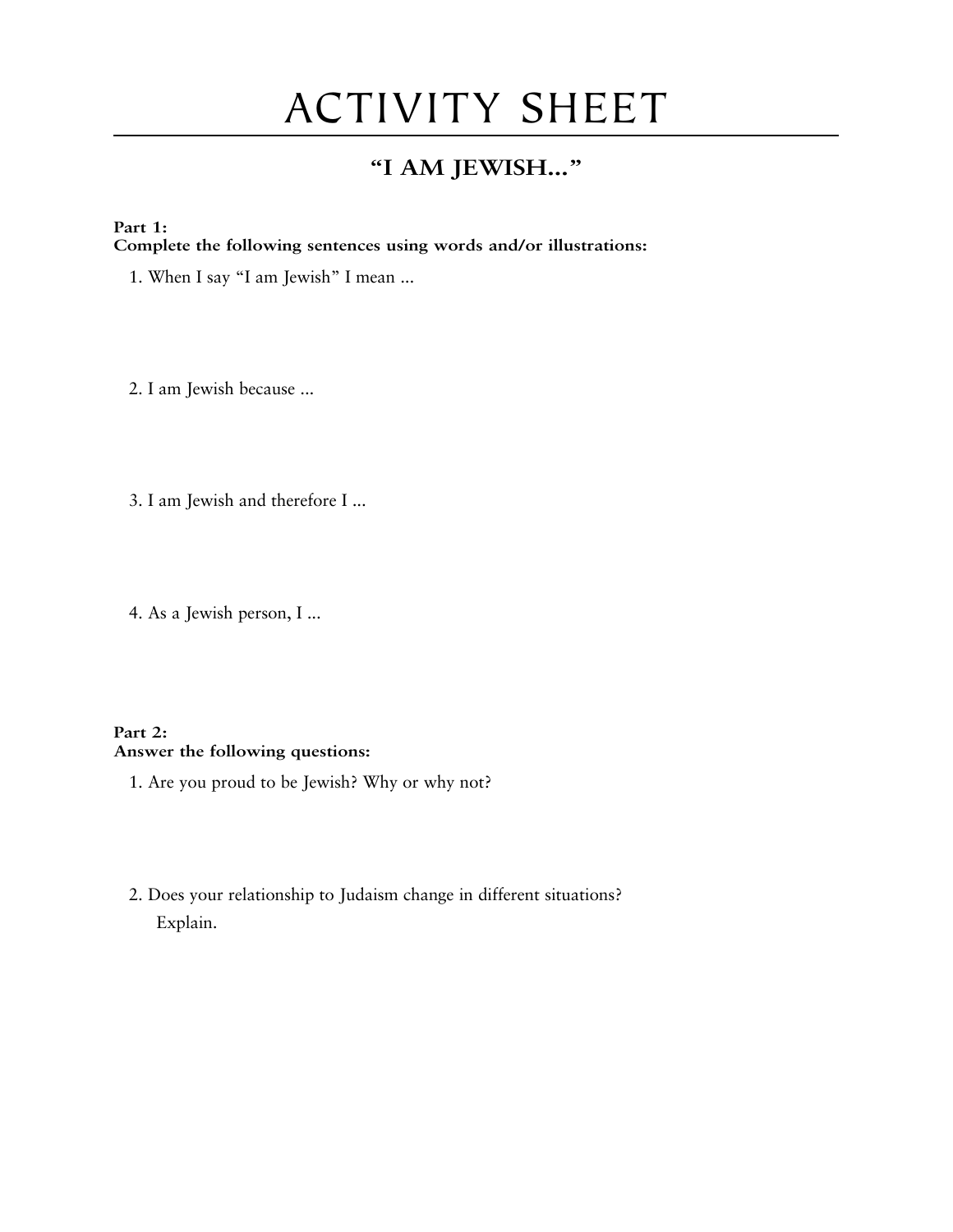# **AVAILABLE FROM BETTER BOOKSTORES. TRY YOUR BOOKSTORE FIRST.**









#### **The Bar/Bat Mitzvah Memory Book**

An Album for Treasuring the Spiritual Celebration *by Rabbi Jeffrey K. Salkin and Nina Salkin*

#### **A spiritual keepsake that will become a family heirloom.**

A unique album for preserving the spiritual memories of the day, and for recording plans for the Jewish future ahead. Contents include a space for creating or recording family history; teachings received from rabbi, cantor, and others; *mitzvot* and *tzedakot* chosen and carried out, and more. 8 x 10, 48 pp, Deluxe Hardcover, 2-color text, ribbon marker, ISBN 1-58023-111-X **\$19.95**

#### **For Kids—Putting God on the Guest List**

How to Claim the Spiritual Meaning of Your Bar or Bat Mitzvah *by Rabbi Jeffrey K. Salkin*

#### **Why are we doing this? What does it all mean?**

At last, a guide especially for kids, to help them spiritually prepare for their bar/bat mitzvah. Explains the core spiritual values of Judaism to young people in a language they can understand. Questions at the end of each chapter engage kids and let them offer their own thoughts. 6 x 9, 144 pp, Quality Paperback Original, ISBN 1-58023-015-6 **\$14.95**

#### **Putting God on the Guest List**

How to Reclaim the Spiritual Meaning of Your Child's Bar or Bat Mitzvah *by Rabbi Jeffrey K. Salkin*

#### **Helps people find core spiritual values in American Jewry's most misunderstood ceremony.**

Rabbi Salkin asks and answers questions that make parents and children more comfortable with the event and able to experience it more joyfully. How did bar/bat mitzvah originate? What is the lasting significance of the event? What are the ethics of celebration? What specific things can you do to reclaim the spiritual meaning of the event? How can you further develop spirituality? What spiritual values can parents and young people build together?

6 x 9, 224 pp, Quality Paperback, ISBN 1-879045-59-1 **\$16.95**

#### **The Jewish Lights Spirituality Handbook**

A Guide to Understanding, Exploring & Living a Spiritual Life *Edited by Stuart M. Matlins*

#### **Come meet our teachers and make them your own.**

Fifty of our foremost spiritual leaders invite you to explore every aspect of Jewish spirituality—God, community, prayer, liturgy, healing, meditation, mysticism, study, Jewish traditions, rituals, blessings, life passages, special days, the everyday, repairing the world, and more—offering in one place everything you need to discover *all* the directions that Jewish spirituality can go and can take you. 6 x 9, 456 pp, Quality Paperback, ISBN 1-58023-093-8 **\$19.99**; Hardcover, ISBN 1-58023-100-4 **\$24.95**

#### **The Story of the Jews**

A 4,000-Year Adventure—A Graphic History Book *Written and illustrated by Stan Mack*

#### **A fresh look at 4,000 years of Jewish history authoritative, complete...funny.**

Through witty, illustrated narrative, we visit all the major happenings from biblical times to the twenty-first century. Celebrates the major characters and events that have shaped the Jewish people and culture.

6 x 9, 288 pp, illus., Quality Paperback, ISBN 1-58023-155-1 **\$16.95**

*Or phone, fax, mail or e-mail to:* **JEWISH LIGHTS Publishing** Sunset Farm Offices, Route 4 • P.O. Box 237 • Woodstock, Vermont 05091 Tel: (802) 457-4000 • Fax: (802) 457-4004 • www.jewishlights.com *Credit card orders:* **(800) 962-4544** (8:30AM–5:30PM ET Monday–Friday) *Generous discounts on quantity orders. SATISFACTION GUARANTEED. Prices subject to change.*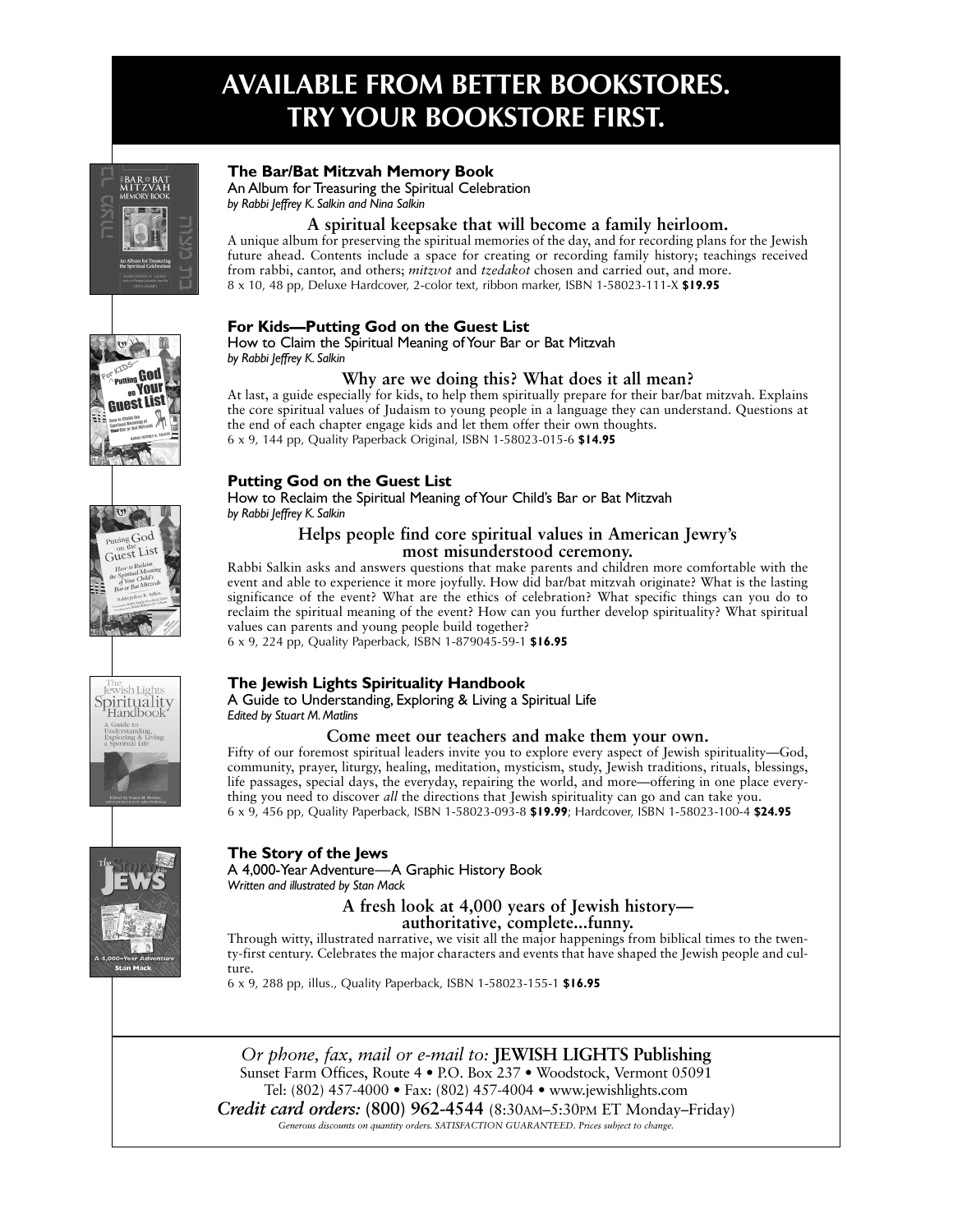# **AVAILABLE FROM BETTER BOOKSTORES. TRY YOUR BOOKSTORE FIRST.**

**I Am Jewish:** Personal Reflections Inspired by the Last Words of Daniel Pearl *Edited by Judea and Ruth Pearl*

#### **What does being Jewish mean to you?**

This inspiring collection presents answers from almost 150 Jewish people around the world—artists, entertainers, government leaders, authors, media personalities, scientists, community organizers, scholars, rabbis, and others—covering the religious, professional, and political spectrum. They explore Identity, Heritage, Covenant, Chosenness, Faith, Humanity, Ethnicity, *Tikkun Olam*, and Justice. 6 x 9, 304 pp, Hardcover, ISBN 1-58023-183-7 **\$24.99**

## *Also Available:*

#### **The Book of Miracles:** A Young Person's Guide to Jewish Spiritual Awareness *by Lawrence Kushner, with illustrations by the author*

#### **Here is a book of spiritual adventure.**

From the miracle of the Red Sea to the miracle of waking up this morning, this intriguing book introduces young people to a way of spiritual thinking to last a lifetime. Easy to read and imaginatively illustrated, it reveals the essence of Judaism in a way kids can understand and enjoy. Lawrence Kushner combines Talmud, midrash, mystical and biblical stories to help kids make—and treasure the connections between religion, spirituality, and everyday life. For ages 9–13. 6 x 9, 96 pp, 2-color illus., Hardcover, ISBN 1-879045-78-8 **\$16.95**

#### **The JGirl's Guide:** The Young Jewish Woman's Handbook for Coming of Age *by Penina Adelman and Ali Feldman, with Shulamit Reinharz*

**The Jewish girls' survival guide for adolescence, bat mitzvah, and beyond.** This inspirational, interactive guidebook is designed to help preteen Jewish girls address the spiritual, educational, and psychological issues surrounding coming of age in today's society. Topics include: ideals of beauty, friendship, sexuality, dealing with parents, attitudes toward eating, coping with stress and identity, and more. 6 x 9, 200 pp, Quality Paperback Original, ISBN 1-58023-215-9 **\$14.99 Available December 2004**

#### **The Jewish Lights Book of Fun Classroom Activities**

Simple and Seasonal Projects for Teachers and Students *by Danielle Dardashti and Roni Sarig*

#### **The essential guide to Jewish learning and fun in the classroom.**

The complete sourcebook for teachers wanting to put a new spin on activities for Jewish holidays, holy days, and the everyday. Offers dozens of easy-to-do activities that bring Jewish tradition to life for kids of all ages, taking the Jewish classroom experience to a new educational and entertaining level. Includes clearly illustrated, easy-to-follow instructions.

6 x 9, 272 pp, Quality Paperback Original, ISBN 1-58023-206-X **\$19.99**

#### **Tough Questions Jews Ask:** A Young Adult's Guide to Building a Jewish Life *by Rabbi Edward Feinstein*

**What your rabbi probably has never told you, but could—if you'd only ask.** Asking questions is one of the most important things Jewish people do. This helpful guide invites young people to explore the difficult questions that are central to Jewish religious and spiritual life, and welcomes you to join the discussion that has helped shape what Judaism is today. 6 x 9, 160 pp, Quality Paperback Original, ISBN 1-58023-139-X **\$14.95**

#### *Also Available:*

**Tough Questions Jews Ask Teacher's Guide** 81 ⁄2 x 11, 72 pp, Paperback, ISBN 1-58023-187-X **\$8.95**